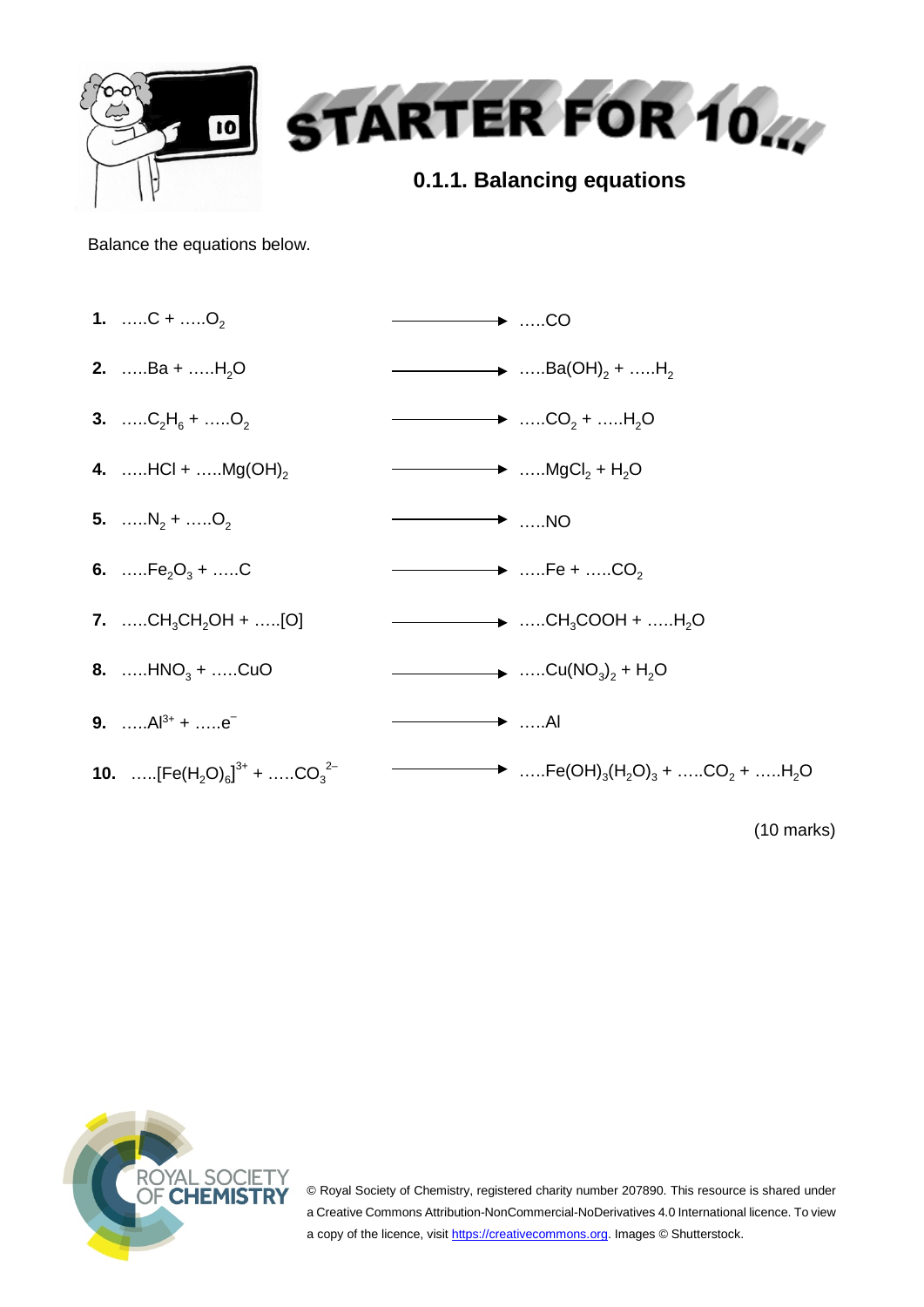

- **1.** For each of the following ionic salts, determine the cation and anion present and use these to construct the formula of the salt. (5 marks)
	- a. Magnesium oxide
	- b. Sodium sulfate
	- c. Calcium hydroxide
	- d. Aluminium oxide
	- e. Copper(I) oxide
- **2.** When an acid is added to water it dissociates to form H<sup>+</sup> ions (which make it acidic) and an anion. These acidic hydrogen atoms can be used to determine the charge on the anion. Deduce the charge on the anions in the following acids. The acidic H atoms,  $H^+$ , have been underlined for you. (5 marks)
	- a.  $H_2SO_3$
	- b.  $HNO<sub>3</sub>$
	- c.  $H_3PO_4$
	- d. HCOOH
	- e.  $H_2CO_3$



© Royal Society of Chemistry, registered charity number 207890. This resource is shared under a Creative Commons Attribution-NonCommercial-NoDerivatives 4.0 International licence. To view a copy of the licence, visi[t https://creativecommons.org.](https://creativecommons.org/) Images © Shutterstock.